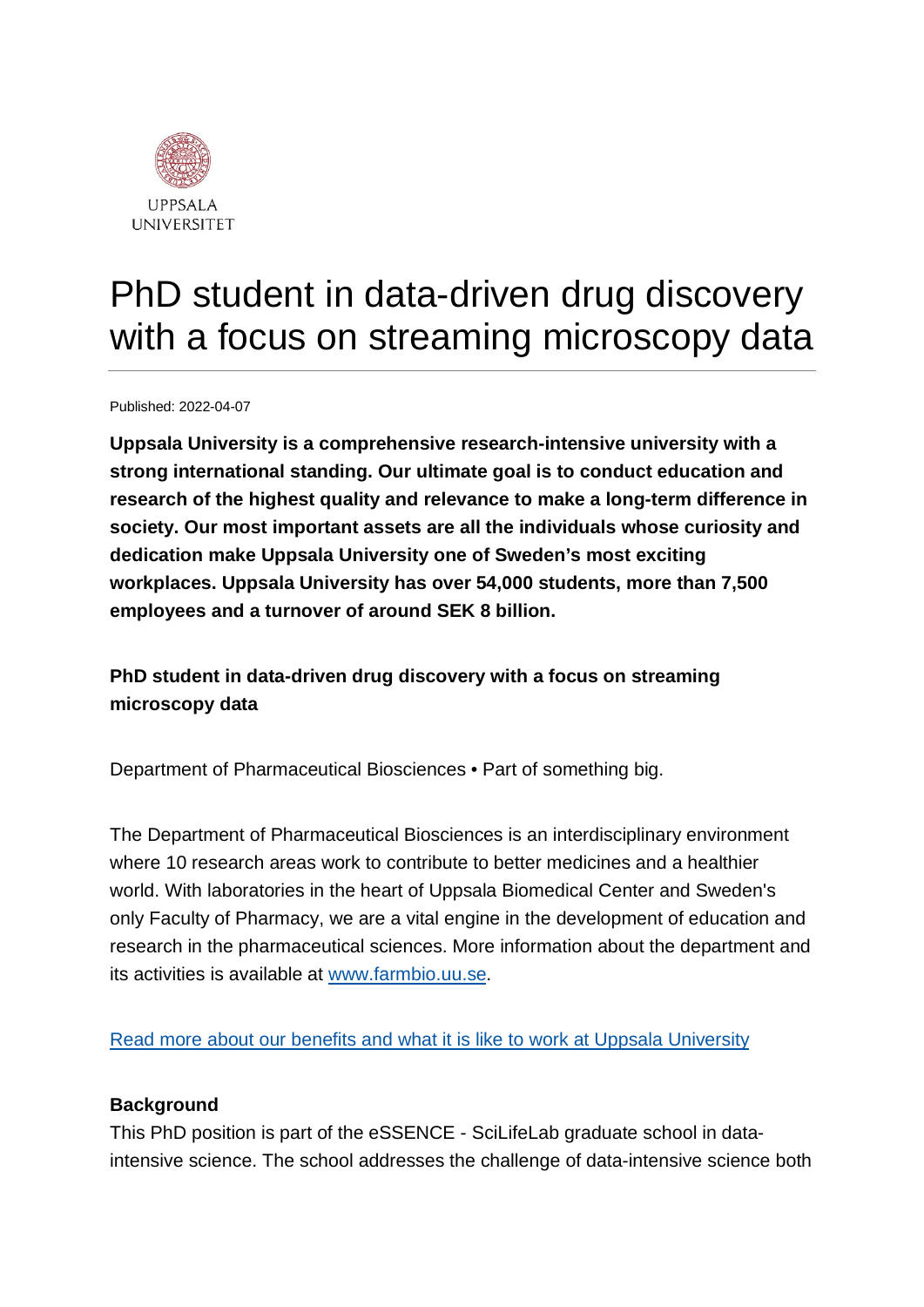from the foundational methodological perspective and from the perspective of datadriven science applications. It is an arena where experts in computational science, data science and data engineering (systems and methodology) work closely together with researchers in (data-driven) sciences, industry and society to accelerate dataintensive scientific discovery.

eSSENCE is a strategic collaborative research programme in e-science between three Swedish universities with a strong tradition of excellent e-science research: Uppsala University, Lund University and Umeå University.

SciLifeLab is a leading institution and national research infrastructure with a mandate to enable cutting-edge life sciences research in Sweden, foster international collaborations, and attract and retain knowledge and talent.

#### **Tasks**

We are looking for a Doctoral student with a solid background in data analysis and AI to join the research group in Pharmaceutical Bioinformatics

[\(https://farmbio.uu.se/research/pharmaceutical-bioinformatics/\)](https://farmbio.uu.se/research/pharmaceutical-bioinformatics/). The applicant will be part of an interdisciplinary research group and participate in a research project to build an intelligent, automated laboratory for cell profiling with applications in drug development and precision medicine. The focus of this doctoral project is to develop methods and systems for managing streaming image data from multiple automated microscopes and create intelligent systems for online prioritization. Important methods in the analysis are AI / ML, and especially focus on analysis of live-cell imaging data. More information about the overall project is available at <https://pharmb.io/project/autonomous-phenomics> . The employment is for 4 years and the doctoral student will participate in the eSSENCE-SciLifeLab graduate school with courses in eScience and data-intensive calculations.

### **Requirements**

University degree in mathematics, computer science, bioinformatics, engineering or equivalent field of at least 240 higher education credits, of which at least 60 higher education credits at advanced level. Documented experience in data analysis, one or more programming languages including Python, image analysis and working with Linux systems is a requirement. Furthermore, experience of AI / ML modeling with methods such as deep neural networks trained on image data is a requirement. Experience from working with streaming data is meriting.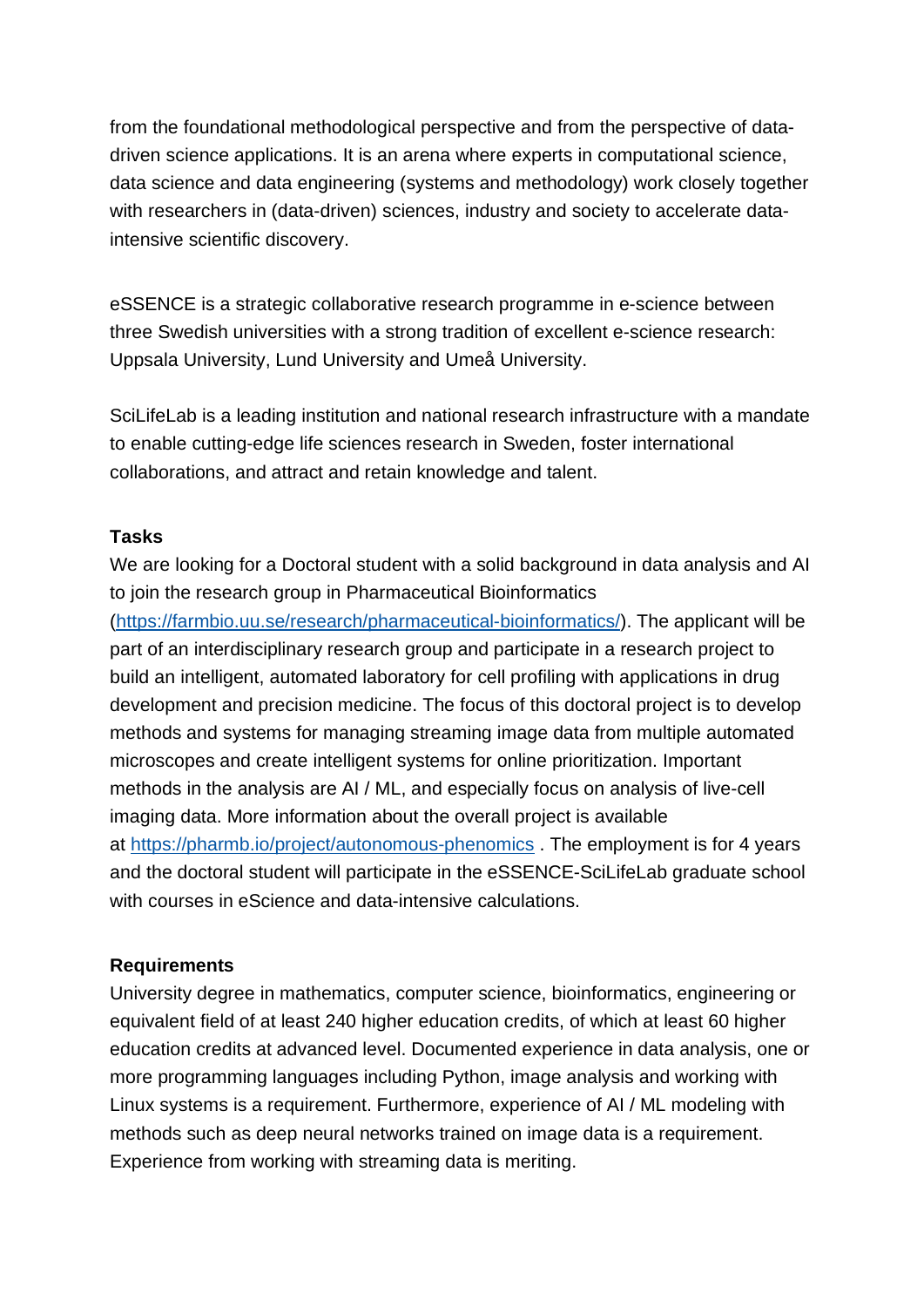The applicant must have a very good ability to work together but also be able to work and sustainably run projects independently. Furthermore, the applicant should be curious, creative, proactive, and relationship-building. The applicant must have excellent organizational skills, be able to work in a structured way with many contemporary projects, and solve expected and unexpected complex problems. Excellent oral and written English is a requirement.

Rules governing PhD students are set out in the Higher Education Ordinance chapter 5, §§ 1-7 and in [Uppsala University's rules and guidelines.](https://regler.uu.se/?languageId=1)

### **About the employment**

The employment is a temporary position according to the Higher Education Ordinance chapter 5 § 7*.* Scope of employment 100 %. Starting date as agreed. Placement: Uppsala

**For further information about the position, please contact:** professor Ola Spjuth., e-mail [ola.spjuth@farmbio.uu.se](https://uu.varbi.com/center/tool/position/491796/edit/tab:2/ola.spjuth@farmbio.uu.se)

## **Please submit your application by 28 april 2022, UFV-PA 2022/969.**

Are you considering moving to Sweden to work at Uppsala University? [Find out more](https://www.uu.se/en/about-uu/join-us/advantages/)  [about what it´s like to work and live in](https://www.uu.se/en/about-uu/join-us/advantages/) Sweden.

Please do not send offers of recruitment or advertising services.

## **Submit your application through Uppsala University's recruitment system.**

**Placement:** Bioinformatik **Type of employment:** Full time , Temporary position longer than 6 months **Pay:** Fixed salary **Number of positions:** 1 **Working hours:** 100 % **Town:** Uppsala **County:** Uppsala län **Country:** Sweden